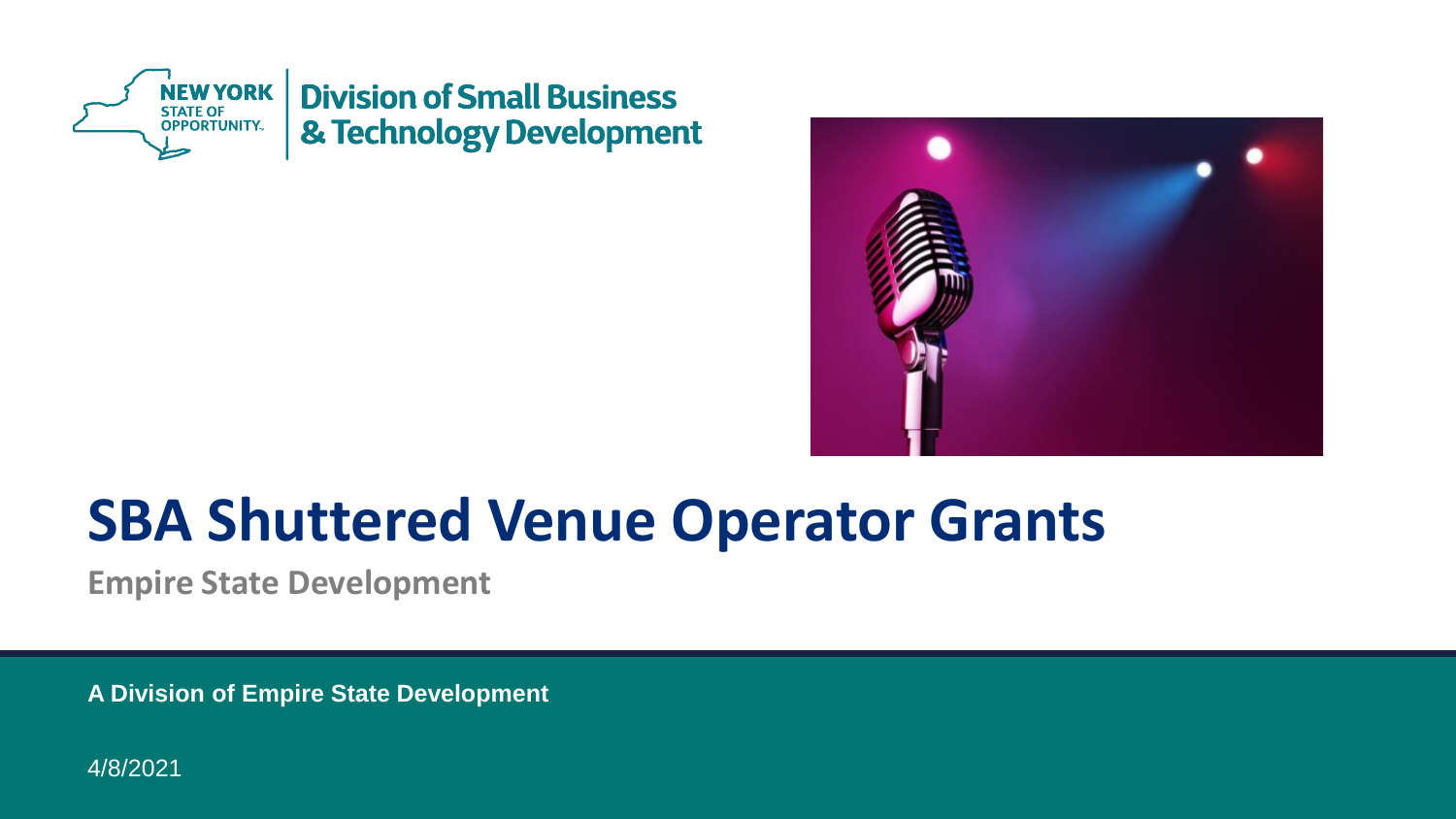### **The Shuttered Venue Operators Grant Program**

The **Shuttered Venue Operators ("SVO") Grant program** was established by the Economic Aid to Hard-Hit Small Businesses, Nonprofits, and Venues Act, signed into law on December 27, 2020 and then amended by the American Rescue Plan Act signed into law March 12, 2021.

**The program includes over \$16 billion in grants to shuttered venues**, to be administered by the SBA's Office of Disaster Assistance.

**Eligible applicants may qualify for SVO Grants equal to 45% of their gross earned revenue**, with the maximum amount available for a single grant award of \$10 million. \$2 billion is reserved for eligible applications with up to 50 full-time employees.

*This presentation is based upon the rules as they exist at the time of its creation and further refinements to the program may be made in the future by the Small Business Administration and the United States Congress. It is intended as an overview and not an exhaustive guide to every situation or rule for every business. Please consult [SBA.gov](https://www.sba.gov/funding-programs/loans/coronavirus-relief-options/shuttered-venue-operators-grant) for further clarification and guidance regarding the program.*





**Division of Small Business** & Technology Development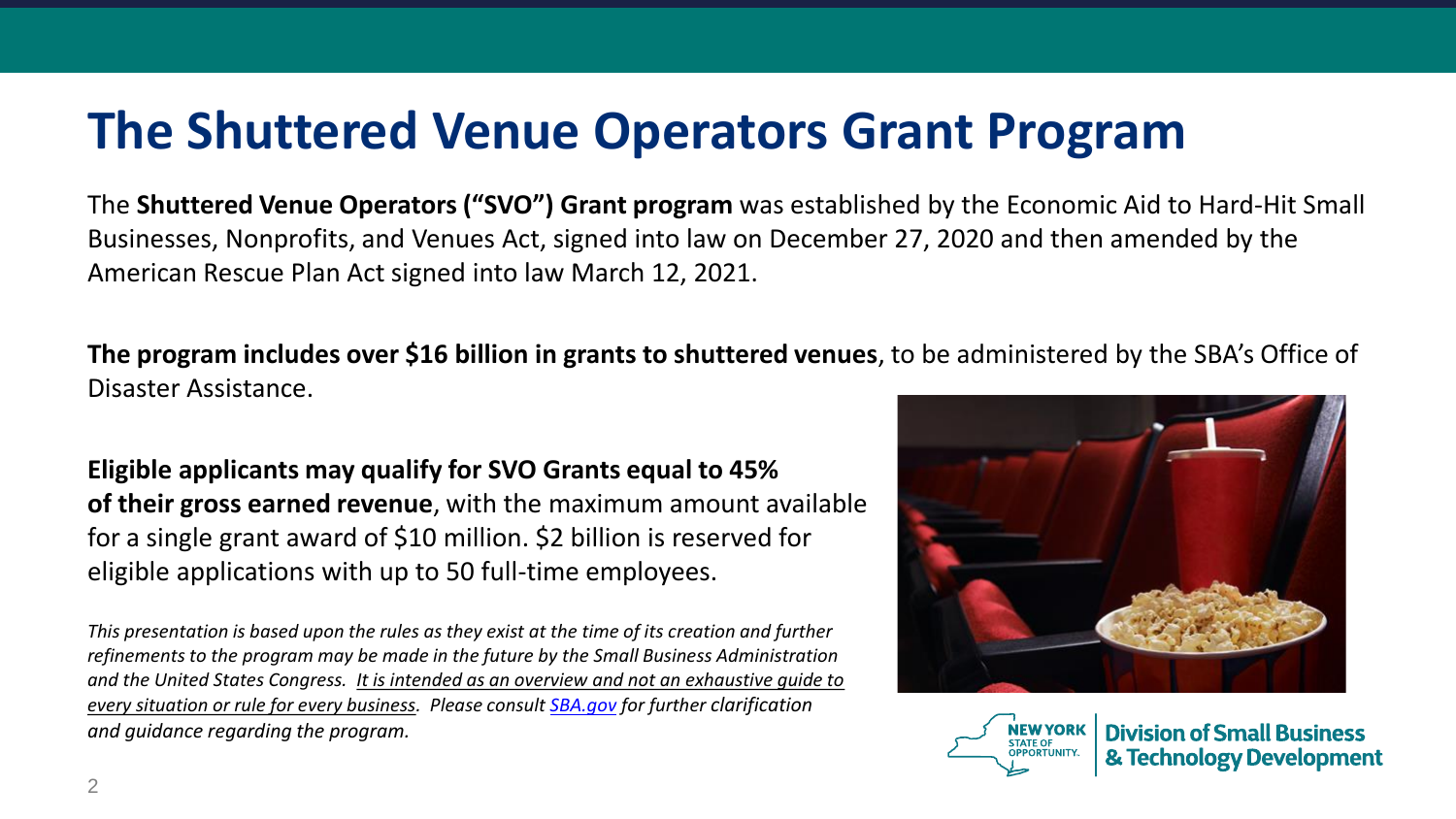## **Grant Amounts available to Shuttered Venues**

#### **Grant amount will be either:**

For an eligible entity in operation on January 1, 2019, grants will be for an **amount equal to 45% of their 2019 gross earned revenue OR \$10 million, whichever is less**.

For an eligible entity that began operation after January 1, 2019, grants will be for **the average monthly gross earned revenue for each full month you were in operation during 2019 multiplied by six (6) OR \$10 million, whichever is less**.

Venues and promoters who received a PPP loan on or after December 27, 2020, will have their grants reduced by that amount.

**The business MUST HAVE BEEN IN OPERATION as of February 29th, 2020 to be eligible to apply.**

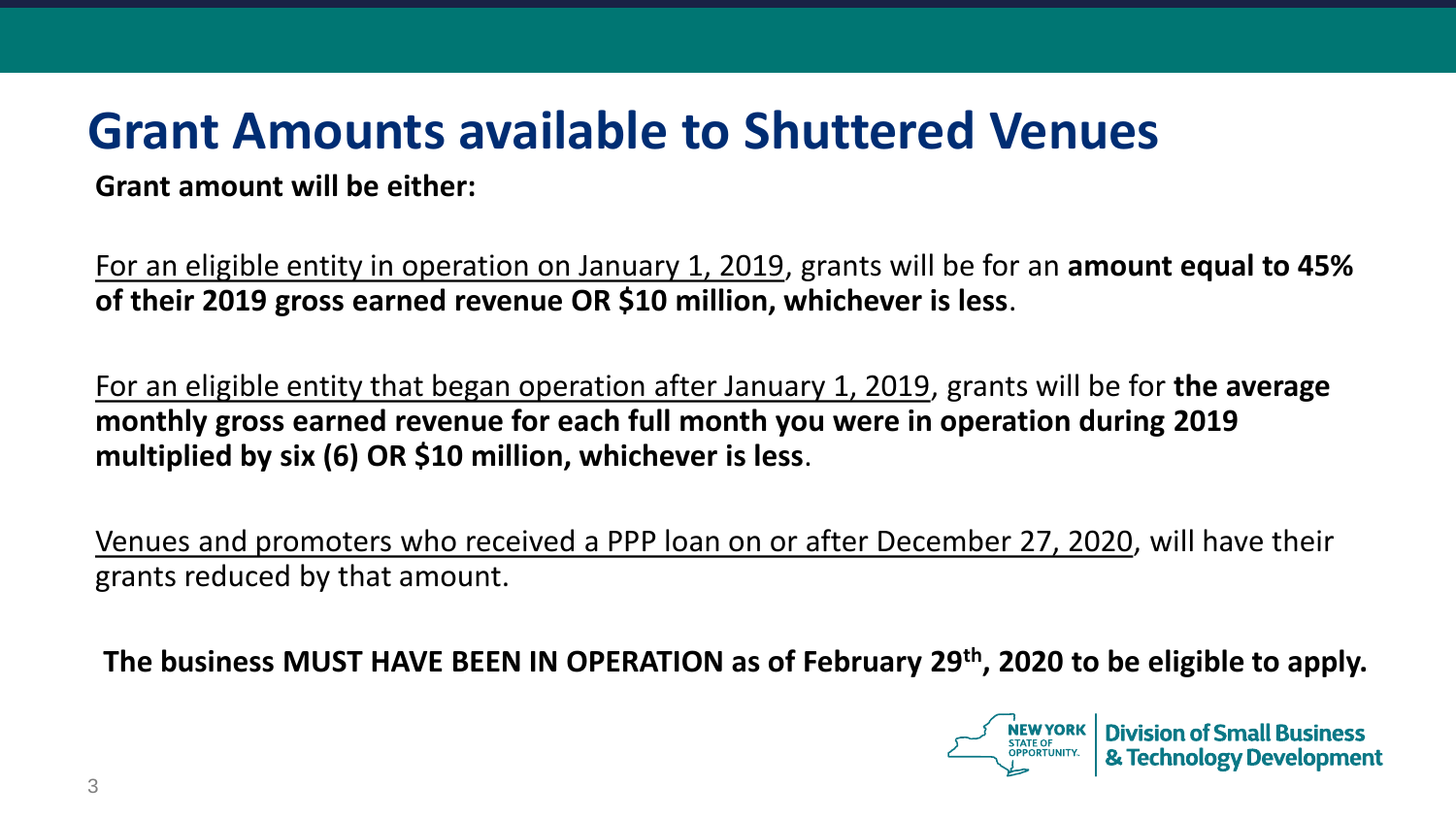# **How to Apply:**

SBA is in the process of setting up the grant program and is **expected to open applications on April 8, 2021 and will be accepted on a rolling basis until funds are exhausted. Any applicant can submit their application at any time until funds are expended. Applications will be accepted at the SVO Grant Portal <https://www.svograntportal.sba.gov/>**

Those who have suffered the greatest economic loss will be the *first applications processed* under the following schedule:

#### **First Priority (1st 14 days of grant awards):**

- Entities that suffered a 90% or greater revenue loss between April 2020 through December 2020 due to the COVID-19 pandemic. **Second Priority (Next 14 days of grant awards):**
- Entities that suffered a 70% or greater revenue loss between April 2020 through December 2020 due to the COVID-19 pandemic. **Third Priority (Beginning 28 days after First & Second Priority Awards are made):**
- Entities that suffered a 25% or greater earned revenue loss between one quarter of 2019 and the corresponding quarter of 2020.

#### **Supplemental Funding (Available after all Priority Periods have passed):**

• Recipients of First, Second, and Third Priority round awards who suffered a 70% or greater revenue loss for the most recent calendar quarter (as of 04-01-21 or later – this will be a separate application process if the monies are available)

*Note: On January 20, 2021, SBA updated the proposed plan for issuing Shuttered Venue Operators Grants during the first and second priority periods. Priority awardees will not need to satisfy the small employer set-aside. During the first 59 days of opening the SVO Grants, SBA will reserve no less than \$2 billion of program funding for grants to entities that have no more than 50 employees.*

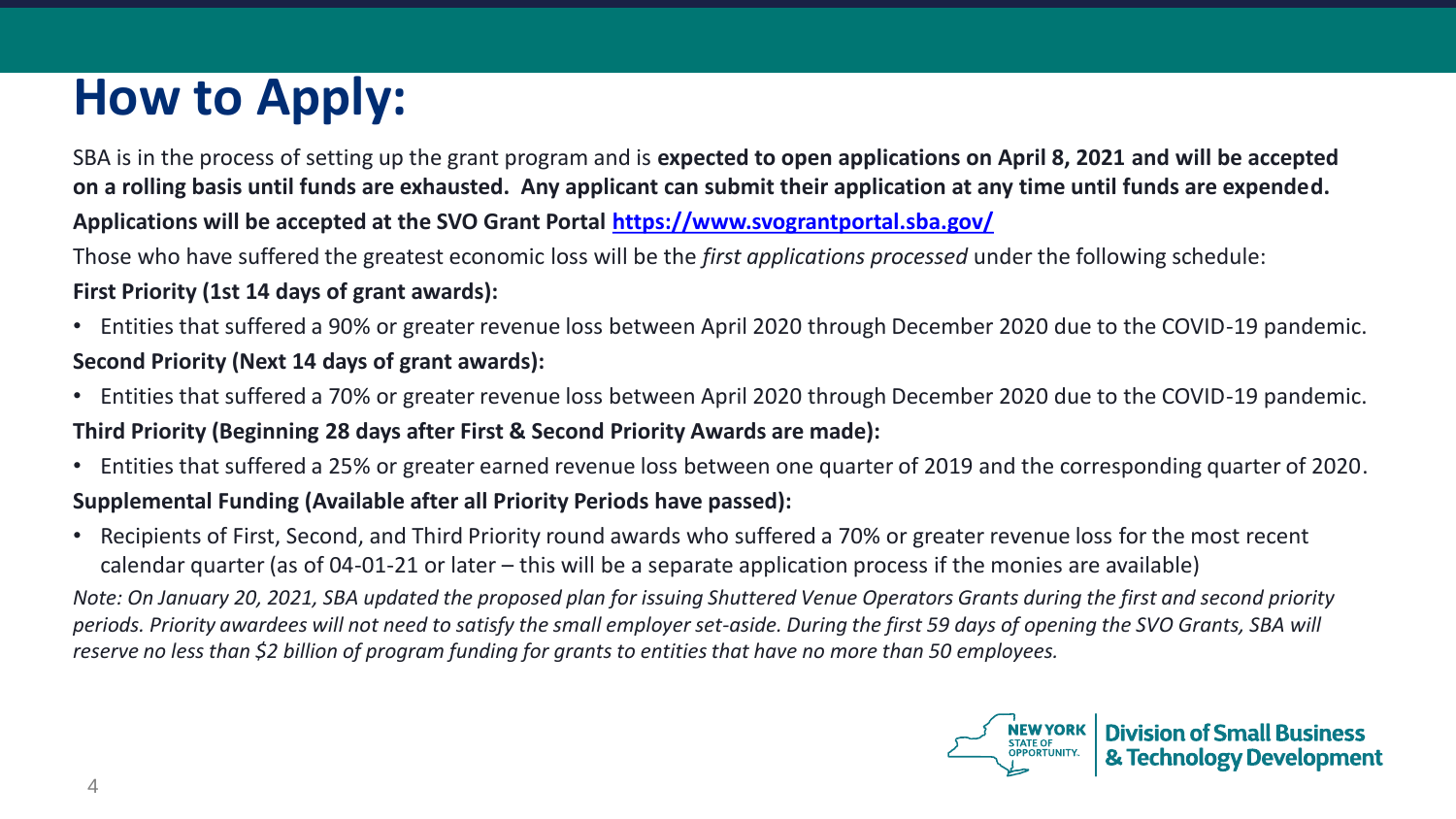### **Definition of Revenue for the purpose of this program:**

- **First and second priorities – "gross revenue"**
- **Third priority – "earned revenue"**

### *What is included in Revenue?*

- **Earned Revenue monies from the sale of goods and services**. Does not include other funds such as donations, sponsorships, government assistance or returns on investment.
- **Gross Earned Revenue the total of earned revenue from various sales of goods and services**, such as admission tickets, merchandise, food and beverages, advertising sales and contracted presentation income.
- **Gross Revenue all revenue in whatever form from whatever source**. Including contributions, donations, and grants (except disaster assistance).

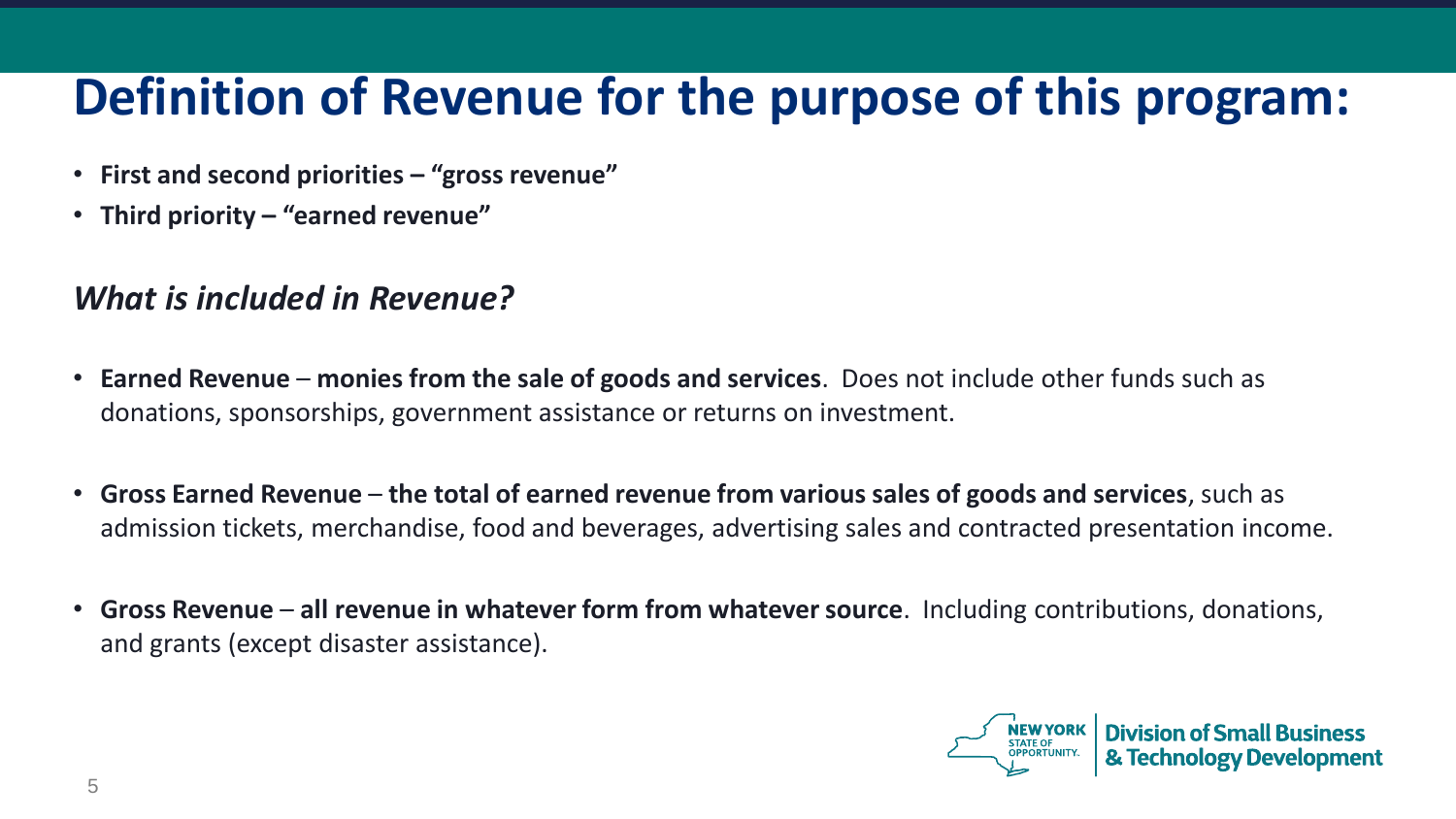# **Who can apply for an SVO Grant?**

### **Eligible entities include:**

- Live venue operators or promoters
- Theatrical producers
- Live performing arts organization operators
- Relevant museum operators, zoos and aquariums who meet specific criteria
- Motion picture theater operators (must have fixed seating)
- Talent representatives, and
- Each business entity owned by an eligible entity that also meets the eligibility requirements

### **The venue or promoter may not apply for or receive a PPP loan after their receipt of an SVO Grant.**

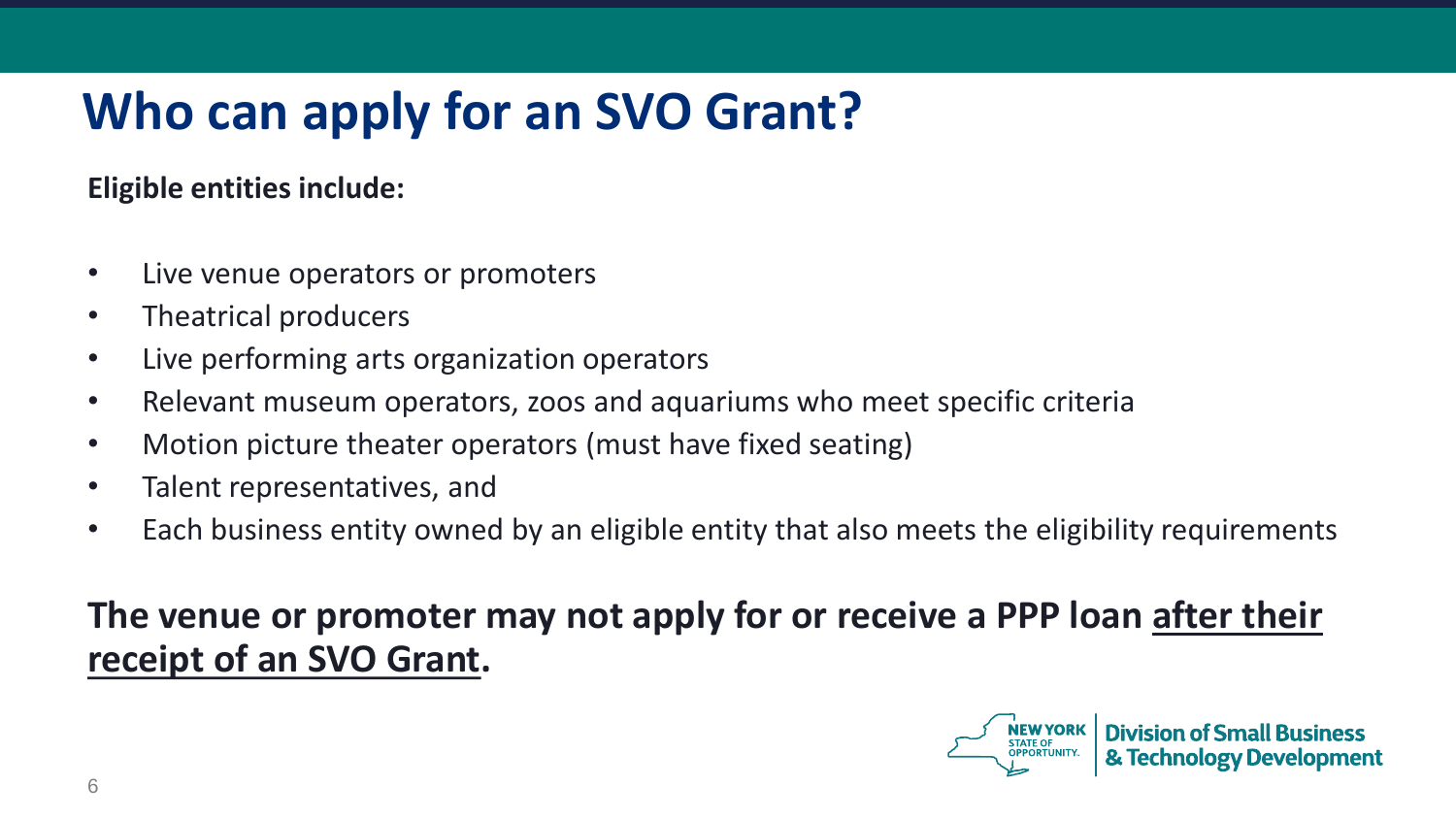## **Who will NOT QUALIFY for an SVO Grant?**

#### **Examples of ineligible entities include:**

- Most mobile entities with no fixed performance space (certain traveling tent shows, circuses and festivals that meet space related requirements COULD be eligible).
- A publicly traded corporation, of an entity majority owned and controlled by such.
- Organizations that present live performances or sells products or services of a prurient sexual nature.
- An entity that received more than 10% of its 2019 gross revenue from the federal government (disaster assistance NOT included).
- Entities that own or operate venues, theatres, museums, talent agencies outside the United States OR in more than 10 states AND have more than 500 employees as of February 29, 2020.
- An entity whose PRINCIPAL LINE BUSINESS is not the organization, promotion, management of hosting of live concerts, comedy shows, theatrical productions or other events by performing artists (examples: restaurants, bars, wedding venues, operations with a multipurpose room).
- Drive-in movie theaters, agricultural fairs, wedding venues, athletic venues that sometimes support concerts, air shows, party boats.

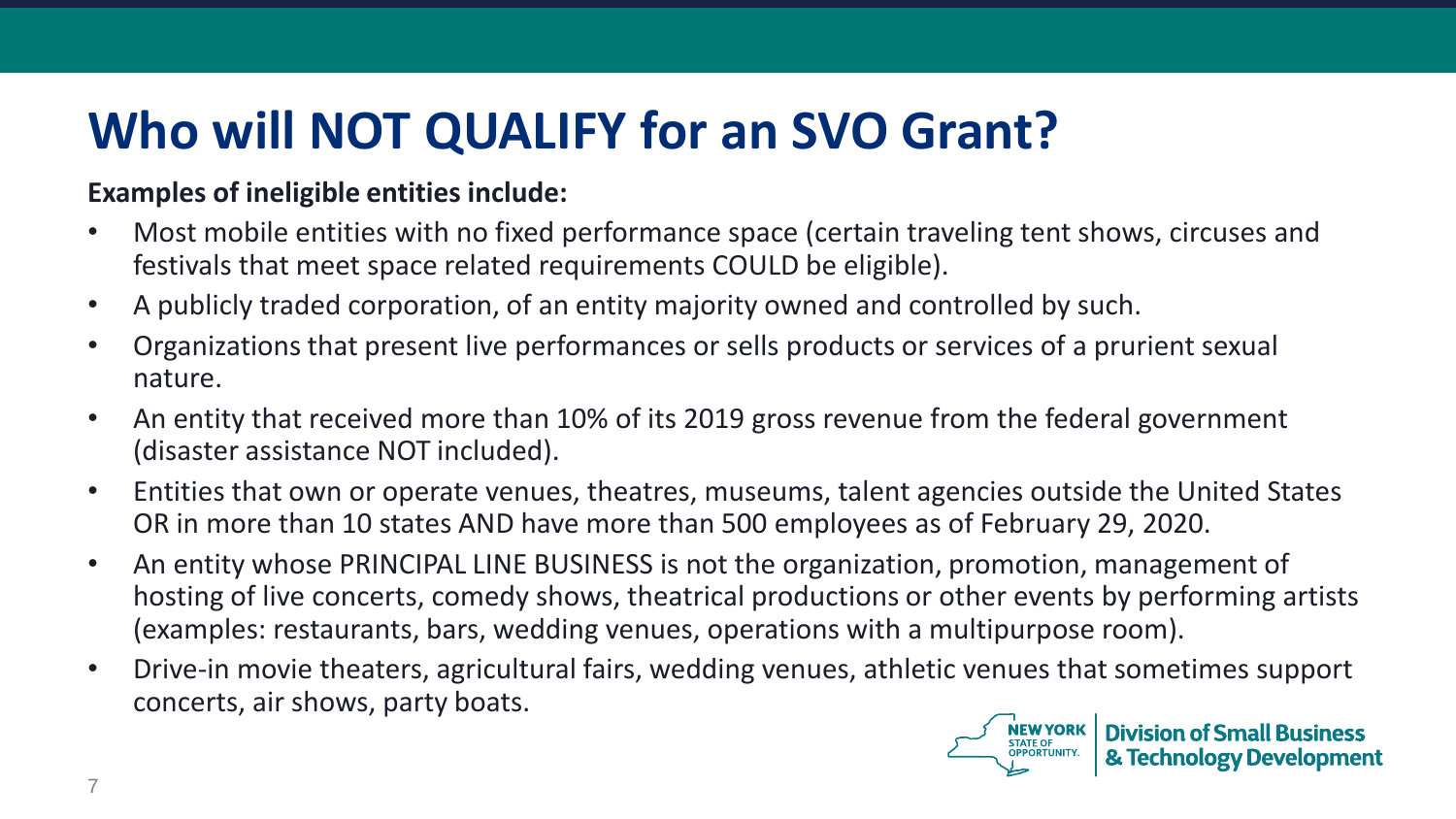### **Other eligibility requirements**

- **Only application or award allowed per EIN**.
- A **maximum of five business entities related by affiliation** (example: one parent firm and four subsidiaries) can receive an SVOG.
- An **eligible museum**, and all other museums it operates as subsidiaries may receive no more than \$10 million combined under the program.
- A firm's **"Principal Business Activity"** is the activity in which it has the greatest combined amounts of revenues, expenses, employees, work hours, assets, and contracts.
- Entity must operate primarily in the United States.
- Entities must be pre-registered in the System for Award Management ([SAM.gov\)](https://sam.gov/SAM/).
- Organizations are **required** to have a D-U-N-S number ([www.dnb.com](https://www.dnb.com/)).

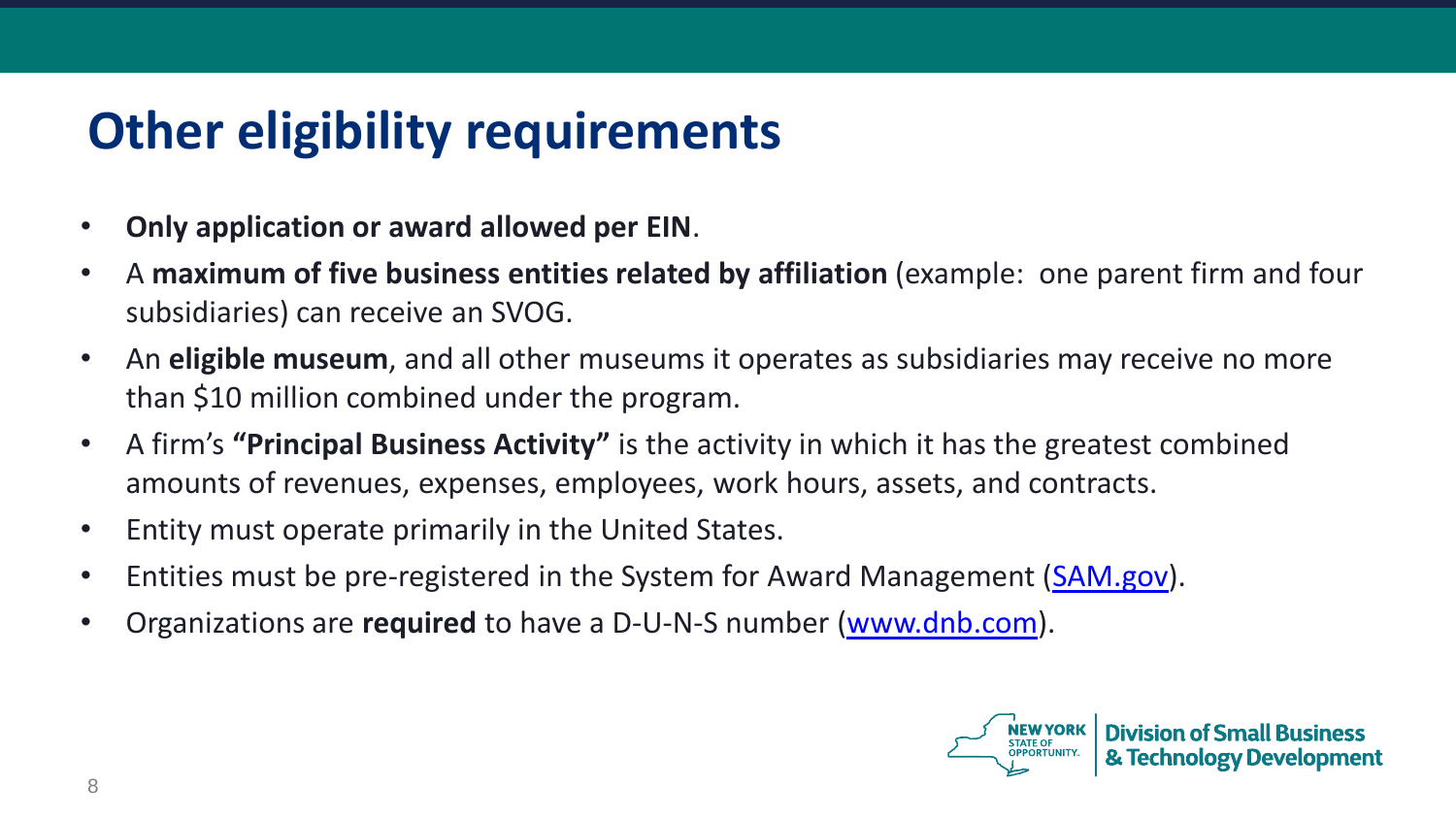## **What can the Grant be used for?**

#### **Funds may be used for specific expenses, which include:**

- Payroll costs;
- Rent payments, Utility payments and Insurance payments;
- Scheduled mortgage payments (not including prepayment of principal);
- Scheduled debt payments (not including prepayment of principal) on any indebtedness incurred in the ordinary course of business prior to 02-15-20);
- Worker protection expenditures;
- Payments to independent contractors (not to exceed \$100K in annual compensation per contractor);
- Other ordinary and necessary business expenses, including maintenance costs;
- Administrative costs (incl. fees and licensing);
- State and local taxes and fees;
- Operating leases in effect as of 02-15-20; and
- Advertising, production transportation, and capital expenditures related to producing a theatrical or live performing arts production (May not be primary use of funds).

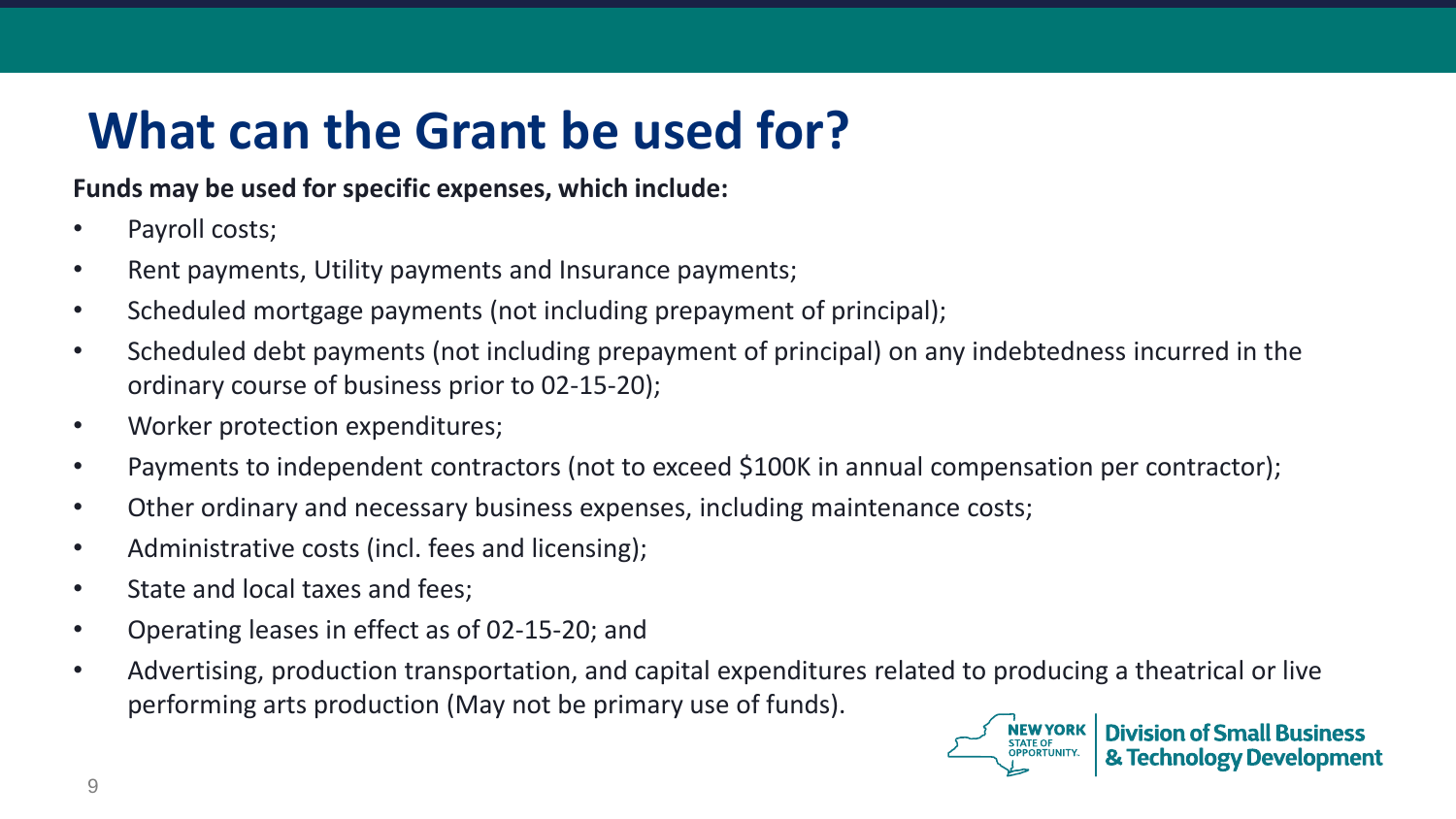# **SVO Grant Uses (continued)**

Grantees **may not** use award funds to:

- Buy real estate;
- Make payments on loans originated after 02-15-20;
- Make investments or loans;
- Make contributions or other payments to, or on behalf of, political parties, political committees, or candidates for election; and
- Any other use prohibited by the Administrator (see [SBA website](https://www.sba.gov/funding-programs/loans/coronavirus-relief-options/shuttered-venue-operators-grant) for further guidance).

#### **Grantee Recordkeeping:**

Grantees will be required to maintain documentation demonstrating their compliance with the eligibility and other requirements of the SVO Grant program. They must retain employment records for four years following their receipt of a grant and retain all other records for three years.

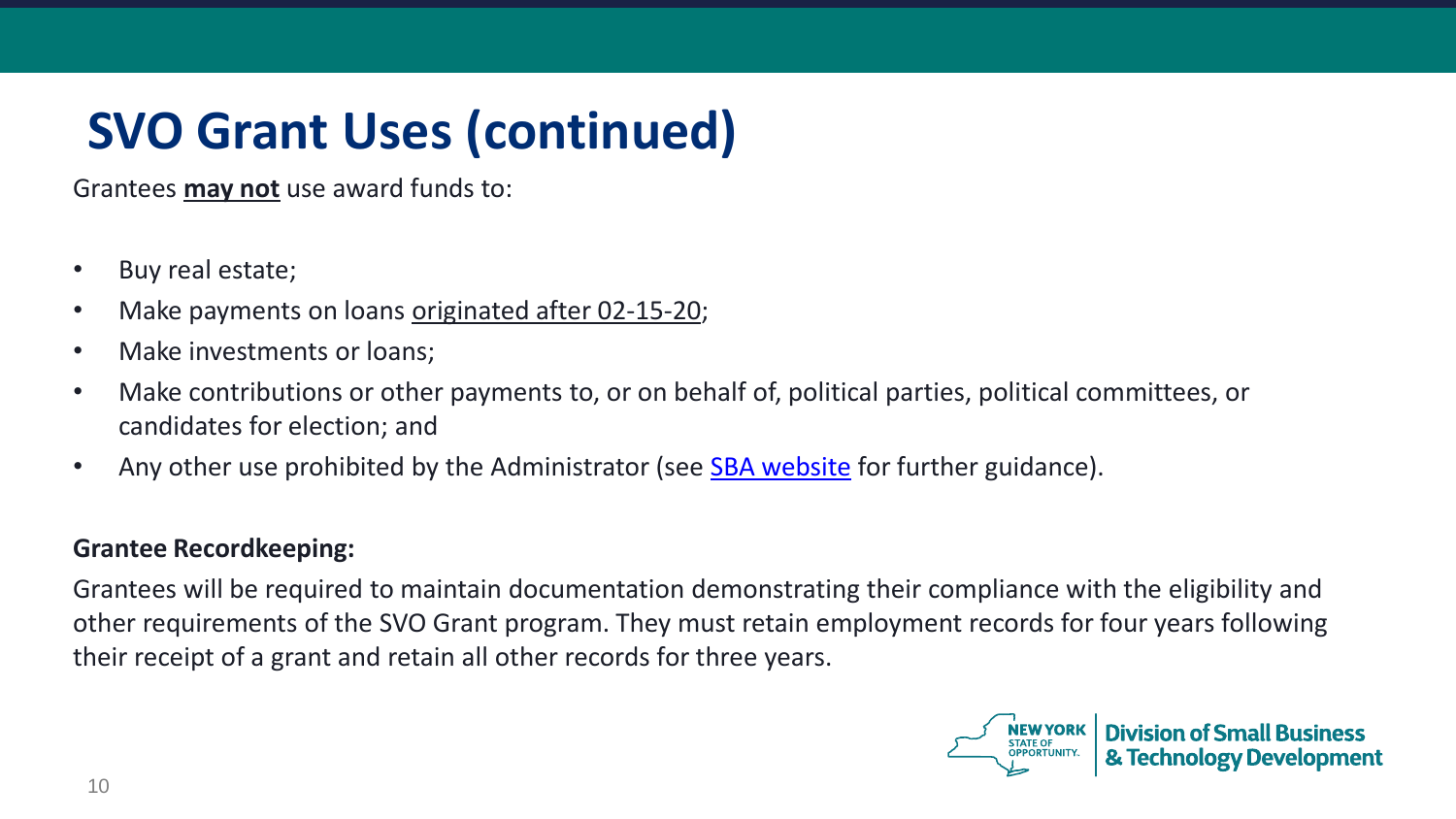| <b>General Requirements</b>   | Was fully operational on February 29, 2020.<br>$\bullet$<br>Had gross earned revenue during any of the first, second, third, or fourth quarter in 2020 that demonstrated not less than a<br>$\bullet$<br>25 percent reduction from the gross earned revenue of such business during the corresponding quarter in 2019.                                                                                                                                                                                                                                                                                                                                                                                                                                                                                                                                                                                                               |
|-------------------------------|--------------------------------------------------------------------------------------------------------------------------------------------------------------------------------------------------------------------------------------------------------------------------------------------------------------------------------------------------------------------------------------------------------------------------------------------------------------------------------------------------------------------------------------------------------------------------------------------------------------------------------------------------------------------------------------------------------------------------------------------------------------------------------------------------------------------------------------------------------------------------------------------------------------------------------------|
| <b>Ownership Restrictions</b> | Is not listed on a stock exchange or majority owned and controlled by an entity listed on a stock exchange.<br>Does not have, or is not majority owned and controlled by an entity with, all three of the following characteristics:<br>1. Owns or operates venues, relevant museums, motion picture theatres, or talent agencies or talent management<br>companies in more than one country;<br>Owns or operates venues, relevant museums, motion picture theatres, or talent agencies or talent management<br>2.<br>companies in more than ten States; and<br>Employs more than 500 employees as of February 29, 2020, determined on a full-time equivalent basis.<br>3.<br>Not majority owned or controlled by an entity that received more than 10% of gross revenue from federal funding during<br>2019, excluding amounts received by such business under the Robert T. Stafford Disaster Relief and Emergency Assistance Act. |
| <b>Prohibited Activities</b>  | Does not (i) present live performances of a prurient sexual nature or (ii) derive, directly or indirectly, more than de minimis<br>gross revenue through the sale of products or services, or the presentation of any depictions or displays, of a prurient sexual<br>nature.                                                                                                                                                                                                                                                                                                                                                                                                                                                                                                                                                                                                                                                        |

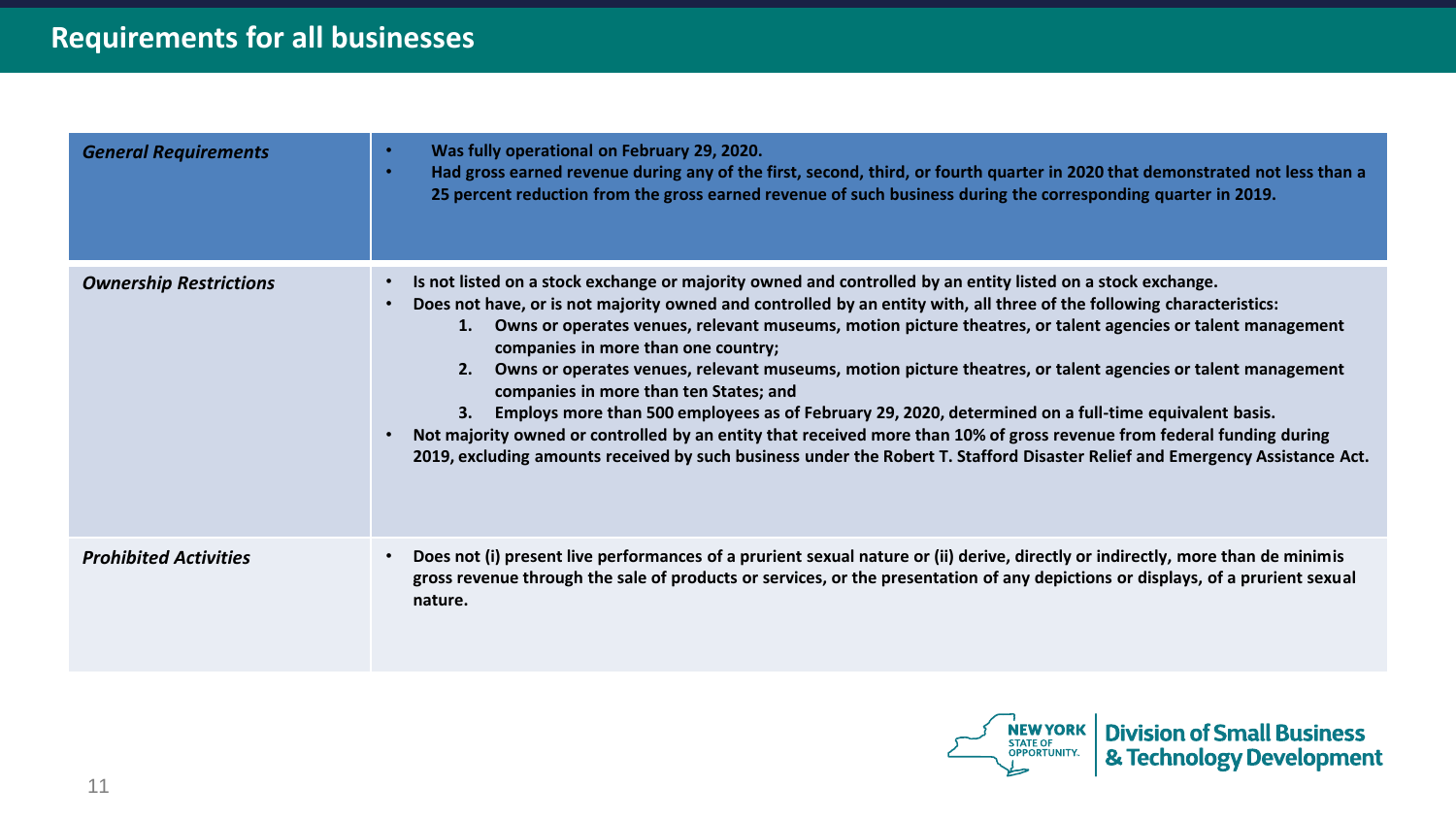### **Additional Requirements by business type (must satisfy all per category)**

|                                           | Live Venue Operator or Promoter, Theatrical Producer, or Live Performing Arts Organization<br><b>Operator</b>                                                                                                                                                                                                                                                                                                                                                                                                                                                                                                                                                                                                                                                                                                                                                                                                                                                  | <b>Motion Picture Theatre Operator</b>                                                                                                                                                                                                                                                                                                                                                                                                          | <b>Museum Operator</b>                                                                                                                                                                                                                                                                                                               | <b>Talent</b><br>Representative                                                                                                     |
|-------------------------------------------|----------------------------------------------------------------------------------------------------------------------------------------------------------------------------------------------------------------------------------------------------------------------------------------------------------------------------------------------------------------------------------------------------------------------------------------------------------------------------------------------------------------------------------------------------------------------------------------------------------------------------------------------------------------------------------------------------------------------------------------------------------------------------------------------------------------------------------------------------------------------------------------------------------------------------------------------------------------|-------------------------------------------------------------------------------------------------------------------------------------------------------------------------------------------------------------------------------------------------------------------------------------------------------------------------------------------------------------------------------------------------------------------------------------------------|--------------------------------------------------------------------------------------------------------------------------------------------------------------------------------------------------------------------------------------------------------------------------------------------------------------------------------------|-------------------------------------------------------------------------------------------------------------------------------------|
| <b>Business</b><br><b>Requirements</b>    | One of its principle business activities is operating or using venues for Eligible Live<br>Events for which (i) a cover charge through ticketing or front door entrance fee is<br>applied, and (ii) performers are paid in an amount that is based on a percentage of<br>sales, a guarantee (in writing or standard contract) or another mutually beneficial<br>formal agreement.<br>Either:<br>Not less than 70% of the earned revenue of the business is generated through, to the<br>$\bullet$<br>extent related to a live event described immediately above, cover charges or ticket<br>sales, production fees or production reimbursements, nonprofit educational<br>initiatives, or the sale of event beverages, food, or merchandise; or<br>One its principle business activities is making available for purchaser by the public an<br>average of not less 60 days before the date of the event tickets to live events<br>described immediately above. | One of its principle business activities is<br>owning and operating at least one place of<br>public accommodation for the purpose of<br>motion picture exhibition for a fee.                                                                                                                                                                                                                                                                    | Operates museums that are<br>Relevant Museum as its<br>principal business activity.                                                                                                                                                                                                                                                  | Not less than 70%<br>of its operations<br>are engaged in<br>representing or<br>managing two or<br>more artists and<br>entertainers. |
| <b>Operational</b><br><b>Requirements</b> | Has resumed or intends to resume organizing, promoting, producing, managing, or hosting<br>future Eligible Live Events.                                                                                                                                                                                                                                                                                                                                                                                                                                                                                                                                                                                                                                                                                                                                                                                                                                        | Is open or intends to reopen for the<br>primary purpose of public exhibition of<br>motion pictures.                                                                                                                                                                                                                                                                                                                                             | Is open or intends to reopen.                                                                                                                                                                                                                                                                                                        | Is representing or<br>managing artists<br>and entertainers.                                                                         |
| <b>Facility</b><br><b>Requirements</b>    | Has a defined performance and audience space.<br>$\bullet$<br>Has mixing equipment, a public address system, and a lighting rig.<br>Engages one or more individuals to carry out not less than two of the following roles: a<br>$\bullet$<br>sound engineer; a booker; a promoter; a stage manager; security personnel; or a box<br>office manager.<br>Requires a paid ticket or cover charge to attend most performances and artists are<br>paid fairly (rather than performing for free or for tips, except for fundraisers or similar<br>charitable events).<br>If owned or operated by a nonprofit entity that produces free events, the Eligible Live<br>Events are produced and managed primarily by paid employees, not by volunteers.<br>Markets performances in printed or electronic publications, on websites, by mass<br>$\bullet$<br>email, or on social media.                                                                                   | Has at least one auditorium that<br>includes a motion picture screen and<br>fixed audience seating.<br>Has a projection booth or space<br>containing not less than one motion<br>picture projector.<br>Requires a paid ticket charge to attend<br>exhibition of motion pictures.<br>Markets motion picture exhibitions<br>through showtime listings in printed or<br>electronic publications, on websites,<br>by mass mail, or on social media. | Has indoor exhibition<br>$\bullet$<br>spaces that are a<br>component of the principal<br>business activity and which<br>have been subject to<br>pandemic related<br>occupancy restrictions.<br>Has at least one<br>auditorium, theater, or<br>performance or lecture hall<br>with fixed audience seating<br>and regular programming. |                                                                                                                                     |



**Division of Small Business** & Technology Development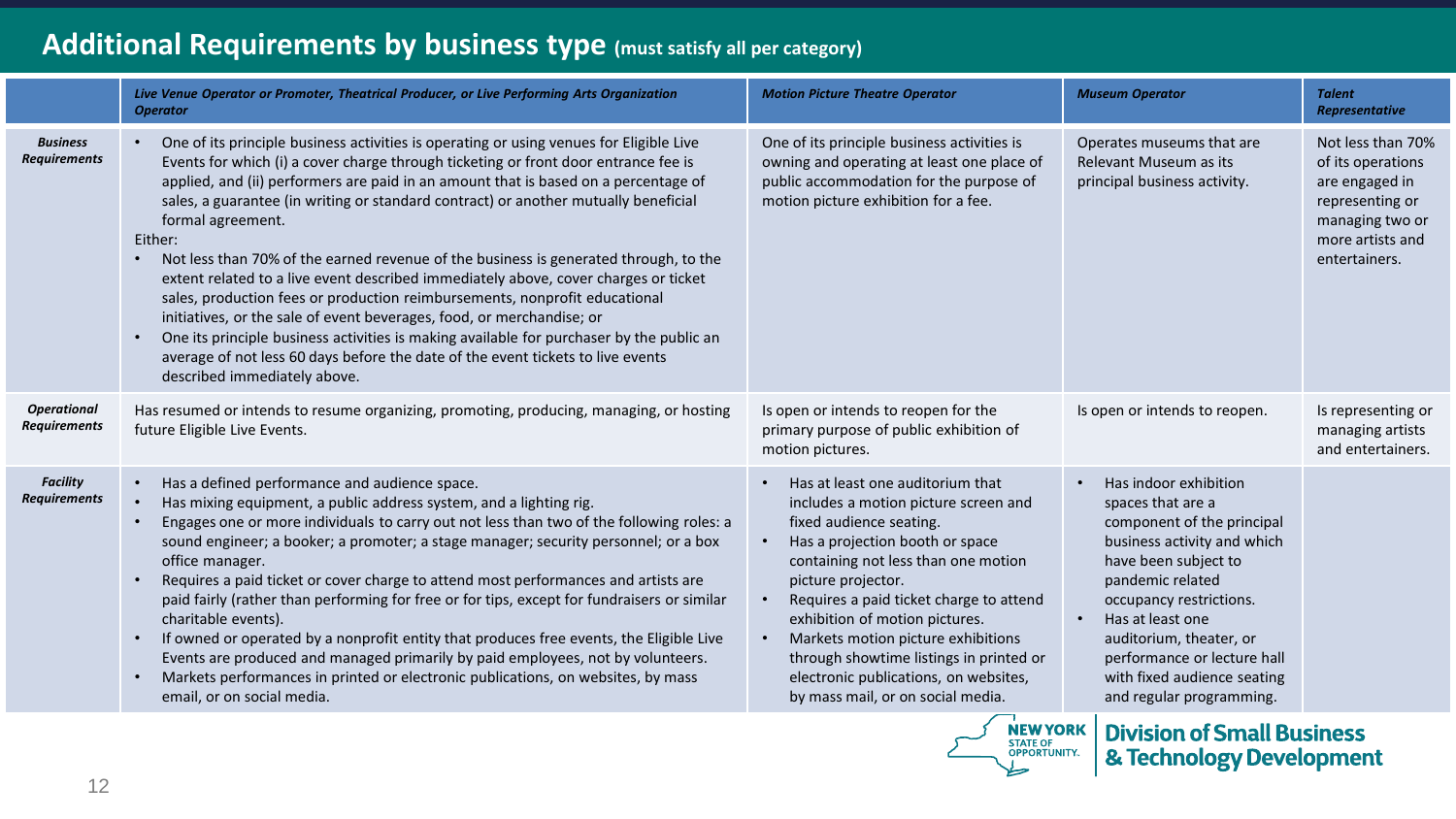### **Cross Program Eligibility for SBA COVID-19 Relief Options**

|                                                             | <b>PPP Applicant</b>                                                               | <b>Shuttered Venue Operators</b><br><b>Grant Applicant</b>                        | <b>COVID-19 EIDL Applicant</b>                                                    |
|-------------------------------------------------------------|------------------------------------------------------------------------------------|-----------------------------------------------------------------------------------|-----------------------------------------------------------------------------------|
| <b>PPP Recipients</b>                                       | First Draw PPP borrowers may be<br>eligible to apply for Second Draw<br>PPP loans. | May not apply for PPP if they<br>received a SVOG Grant                            | May apply for EIDL; PPP and EIDL<br>can't be used for the same<br>purpose/costs.  |
| <b>Shuttered Venue Operators</b><br><b>Grant Recipients</b> | Eligible to apply if they have NOT<br>yet received a grant.                        | May be eligible to receive a<br>supplemental SVOG award                           | May apply for EIDL; SVOG and<br>EIDL can't be used for the same<br>purpose/costs. |
| <b>COVID-19 EIDL Recipients</b>                             | May apply for PPP; EIDL and PPP<br>can't be used for the same<br>purpose/costs.    | May apply for SVOG; EIDL and<br>SVOG can't be used for the same<br>purpose/costs. | The same business cannot apply<br>for more than one EIDL.                         |

*NOTE: The New York Forward Loan Fund (NYFLF) IS COMPATIBLE with Shuttered Venue Operators Grants, subject to the other requirements of that program. Visit the [NYFLF website](https://esd.ny.gov/nyforwardloans-info) for more information on the NYFLF program.* 

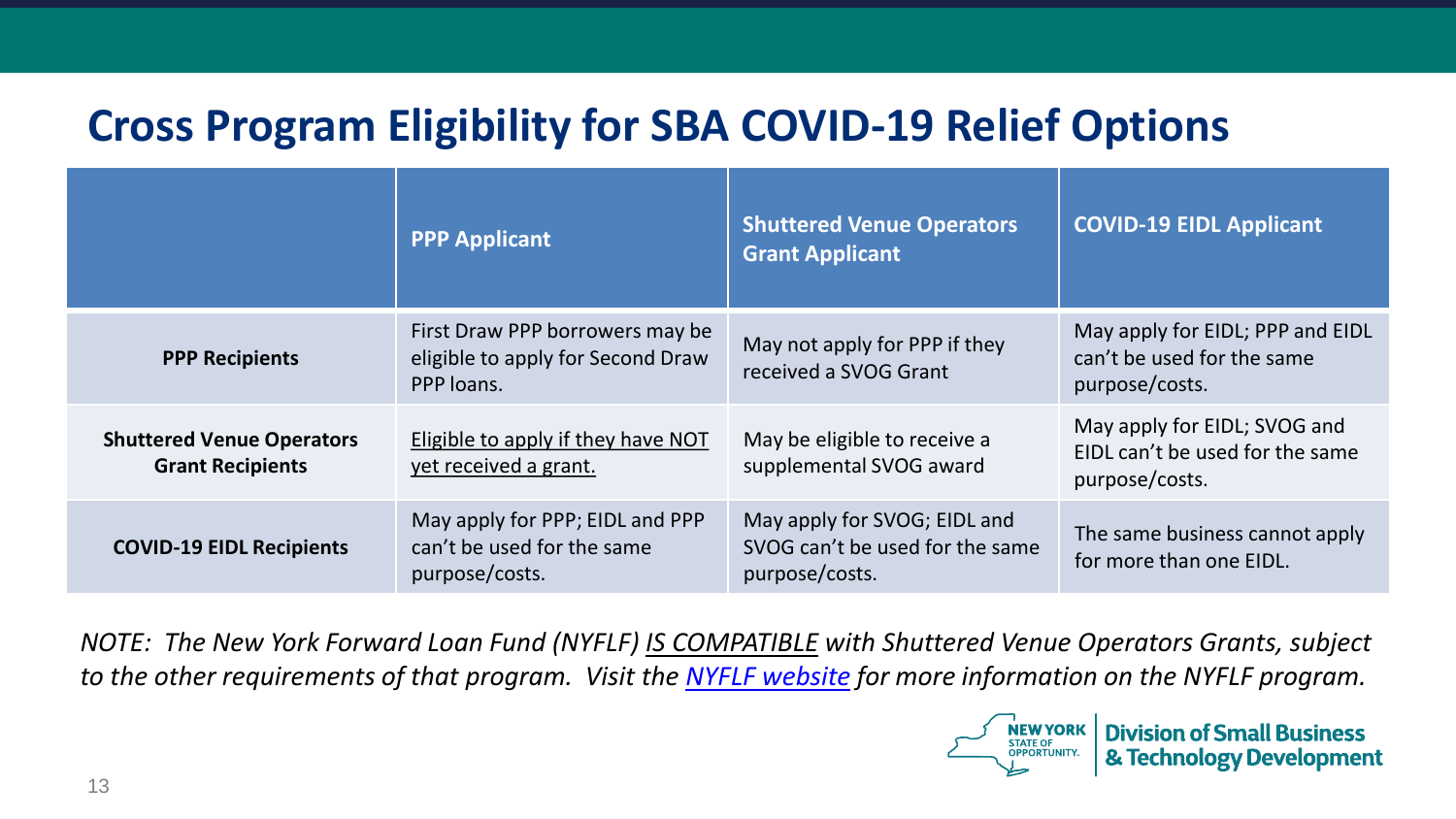### **Free Assistance Preparing Applications**

#### **Free assistance to prepare and submit the grant application is available from:**

- SBA Small Business Development Centers (SBDC): <http://nysbdc.org/>
- Entrepreneurship Assistance Centers (EAC): <https://esd.ny.gov/sites/default/files/EACContactListJuly2020.pdf>
- Community Development Financial Institutions (CDFI): <https://esd.ny.gov/sites/default/files/CDFI%20List.pdf>
- Business Mentor NY COVID-19 Volunteer Task Force: [www.businessmentor.ny.gov](http://www.businessmentor.ny.gov/)
- ESD Small Business Division: <https://esd.ny.gov/doing-business-ny/small-business-hub>